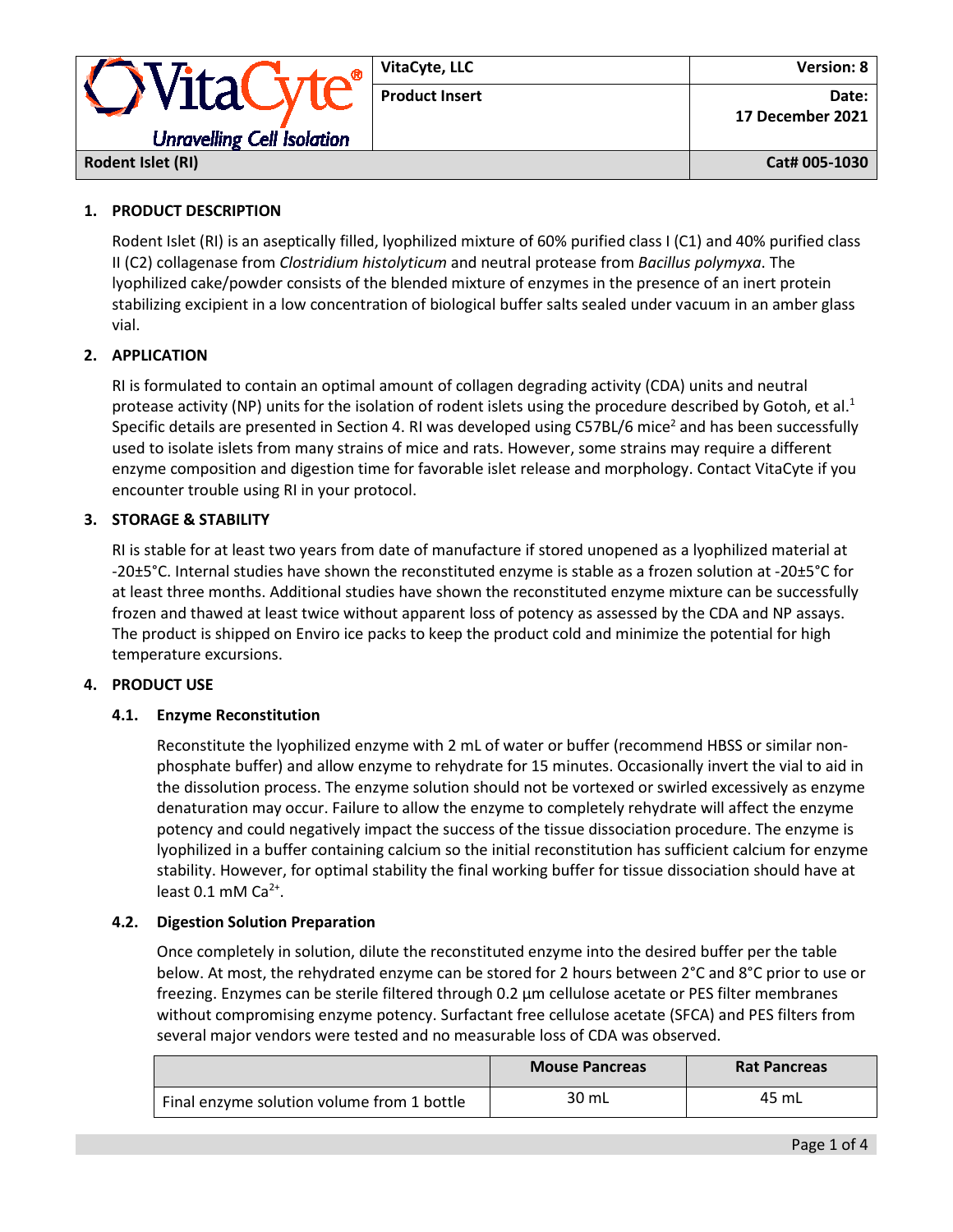|                                   | VitaCyte, LLC         | <b>Version: 8</b>         |
|-----------------------------------|-----------------------|---------------------------|
| NitaCyte®L"                       | <b>Product Insert</b> | Date:<br>17 December 2021 |
| <b>Unravelling Cell Isolation</b> |                       |                           |

**Rodent Islet (RI) Cat# 005-1030**

| of RI                                              |                              |                                    |
|----------------------------------------------------|------------------------------|------------------------------------|
| Volume of enzyme solution into each<br>pancreas    | $2-3$ mL                     | 8-10 mL                            |
| <b>Digestion Time</b>                              | $~^{\sim}$ 17 minutes @ 37°C | $~^{\sim}$ 19 minutes @ 37°C       |
| Islet Count after Histopaque® 1077<br>purification | 200 - 300 C57BL6 strain      | $800 - 1000$ (200-250<br>gram rat) |

## **4.3. Digestion Optimization**

The recommendations made in this product insert represent the best guidance available based on experiences from product development activities and observations shared by users. Individual results may vary, and some optimization may be required to achieve the desired outcome. Moderate adjustments to the enzyme concentration can be made with the goal of improving islet yield or minimize cell damage leading to low viability. Other factors that can be adjusted include digestion time and the mechanical contribution by gentle agitation during digestion. Contact VitaCyte to discuss specific problems or optimization strategies.

## **5. TROUBLESHOOTING**

- **5.1.** Many factors contribute to the successful isolation of islets from rodents and inadvertent oversight to any of these conditions may drastically reduce the yield and viability of islets. While far from a complete list, the guidance below may help identify commonly encountered problems. Contact VitaCyte if this guidance does not help resolve specific issues.
- **5.2.** Prolonged or Incomplete Digestion may be caused by:
	- Loss of enzyme potency (activity)
	- Incomplete enzyme rehydration during reconstitution
	- Inappropriate enzyme dilution
	- Presence of enzyme inhibitors (serum, EDTA, etc.)
	- Low incubation temperature
	- Inefficient perfusion of digestion solution
- **5.3.** Low Yield and/or Cell Viability
	- Prolonged organ warm ischemia time
	- Aggressive mechanical disruption
	- Extended incubation time
	- Incubation above 37°C
	- Inappropriate enzyme dilution
	- Ineffective density gradient purification
	- Animal strain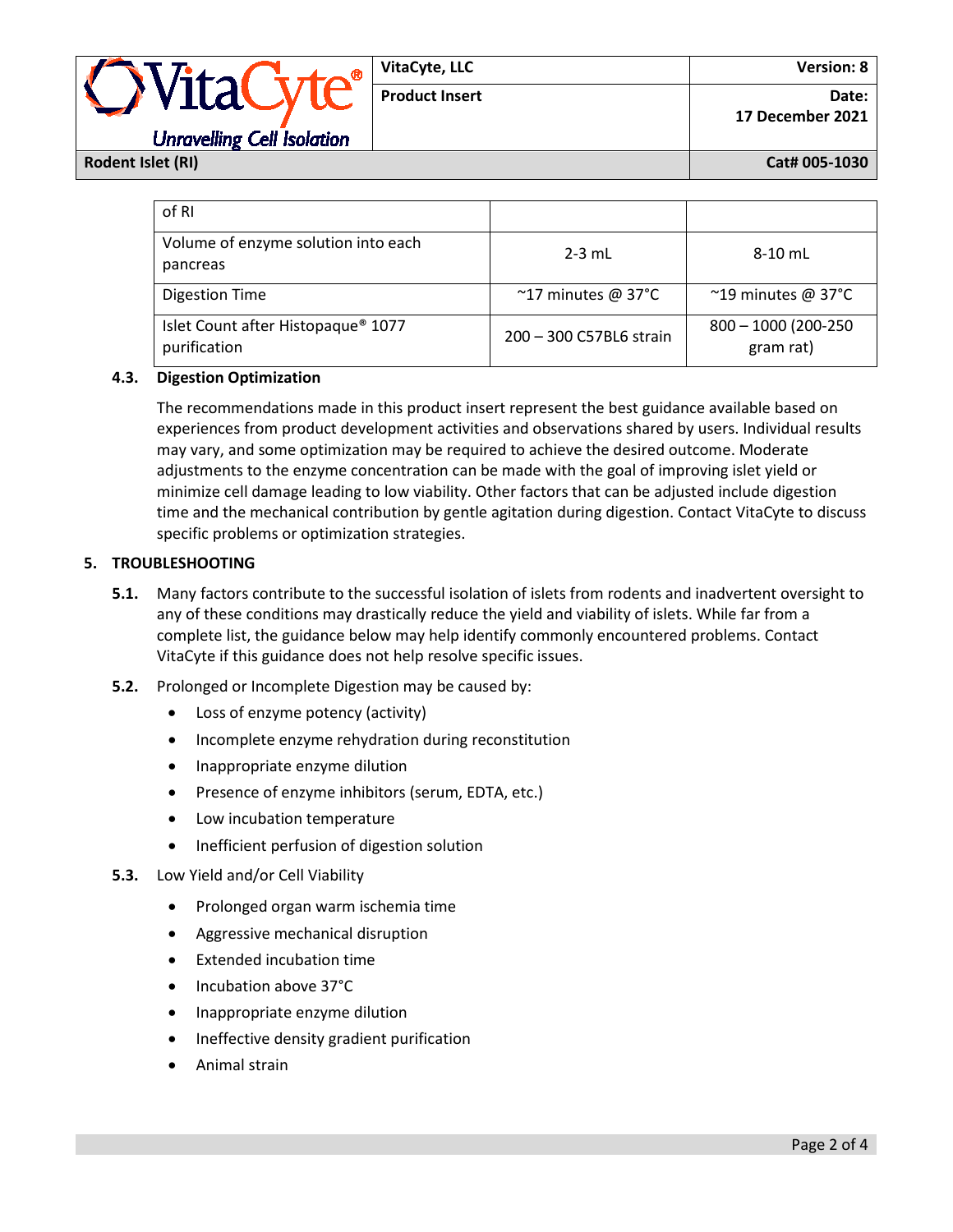

### **6. ADDITIONAL INFORMATION**

### **6.1. Intended Use & Regulatory**

RI is for research use only. Guidance for use of reagents in clinical cell transplantation procedures is governed by local Institutional Review Boards and regional Health Authorities. This product is manufactured in accordance with the principles for clinical trial material outlined in ICH Q7a. The document control system in place is in alignment with FDA guidance for Phase I material. Document controls are in place to minimize the chances of cross-contamination.

### **6.2. Animal Origin**

No bovine derived animal products are used in any step of manufacturing of RI. Collagenase is purified from culture supernatants of *C. histolyticum* that contain porcine gelatin and pancreatic enzymes derived from US and Canadian sources.

### **6.3. Manufacturing Summary**

Enzymes are purified from the culture supernatants results from the fermentation of native organisms. The purification processes use standard protein column chromatography and tangential flow filtration concentration and diafiltration techniques. The purification processes have been optimized to yield the highest purity attainable for each enzyme while minimizing undefined and contaminating protease activities. After characterization, the purified collagenases and proteases are sterile filtered in a qualified biosafety cabinet then blended on activity to prepare a specific formulation. This formulation is aseptically dispensed into amber bottles, lyophilized, sealed under vacuum then secured and labeled. The final lyophilized product is then further characterized to confirm each batch meets established specification ranges.

#### **6.4. Activity Assessment**

RI is assessed by several biochemical tools to characterize and ensure the consistency of components used and the final blended and lyophilized product. Collagenase activity is characterized using both the traditional Wünsch (Pz-peptide)<sup>3</sup> substrate and a more recently developed fluorescent microplate functional collagen degrading activity (CDA) assays<sup>4</sup>. The CDA assay relies on fluorecein isothiocyanate (FITC) labeled calf skin collagen fibrils as substrate. The *B. polymyxa* neutral protease activity (NPA) is measured using a FITC labeled BSA substrate<sup>5</sup>. Focus on manufacture of products with consistent collagenase and neutral protease activity improves control over the cell isolation process with the goal of more consistent results.

### **6.5. Additional Considerations**

In addition to the quality of the dissociation enzymes, additional factors impact the outcome of success of rodent islet isolations including: the quality of the organ and experience of the islet isolation specialist. Differences in the yield and quality of islets can vary greatly between strains and age of animal.